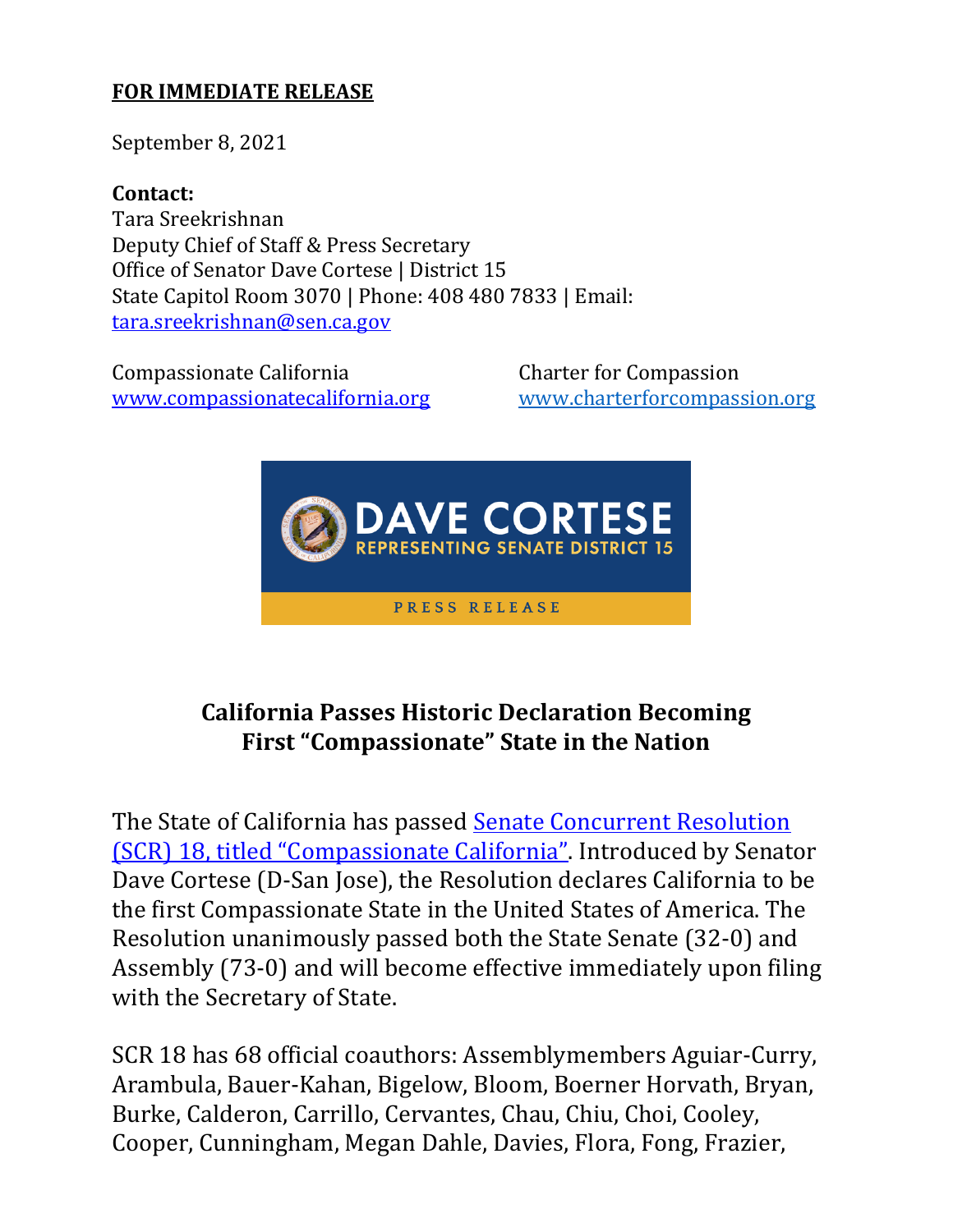Friedman, Gabriel, Gallagher, Cristina Garcia, Eduardo Garcia, Gipson, Lorena Gonzalez, Gray, Holden, Irwin, Jones-Sawyer, Kalra, Lackey, Levine, Maienschein, Mathis, Mayes, Medina, Mullin, Muratsuchi, Nazarian, O'Donnell, Patterson, Petrie-Norris, Quirk, Quirk-Silva, Ramos, Rendon, Reyes, Luz Rivas, Robert Rivas, Rodriguez, Blanca Rubio, Salas, Santiago, Seyarto, Stone, Ting, Valladares, Villapudua, Voepel, Waldron, Ward, Akilah Weber, Wicks, and Wood.

The [Charter for Compassion](https://charterforcompassion.org/) was unveiled to the public in 2009 carrying forth the vision of creating a global civil society based upon the principle of compassion which lives at the heart of all religious, ethical, and spiritual traditions. Compassion impels us to alleviate the suffering of all creatures, care for our natural environment, and treat one another with dignity, equity, and respect. While SCR 18 is not an official adoption of the international Charter for Compassion, it does recognize the state as a model of compassion and proclaims California to be a Compassionate State.

*"Our State is home to many industries, organizations, and individuals who seek to serve the needs of our communities through compassion, and it is through them that we have risen to be a model of compassion within the Union,"* said Senator Cortese. "*When we lead with compassion, especially during times of increasing uncertainty, we generate positive benefits that ripple through every sector of our civic and community life."*

Seventeen communities in California have passed "Compassionate Resolutions", including the **County of Santa Clara**, which adopted a Resolution introduced by Senator Cortese when he served on the Santa Clara County Board of Supervisors. Numerous California communities have initiatives in process. Over 450 cities, counties, and states spread across 56 countries globally have already adopted or are actively advancing "Compassionate" community declarations.

Research demonstrates that practicing compassion produces positive benefits in all sectors of civic and community life, including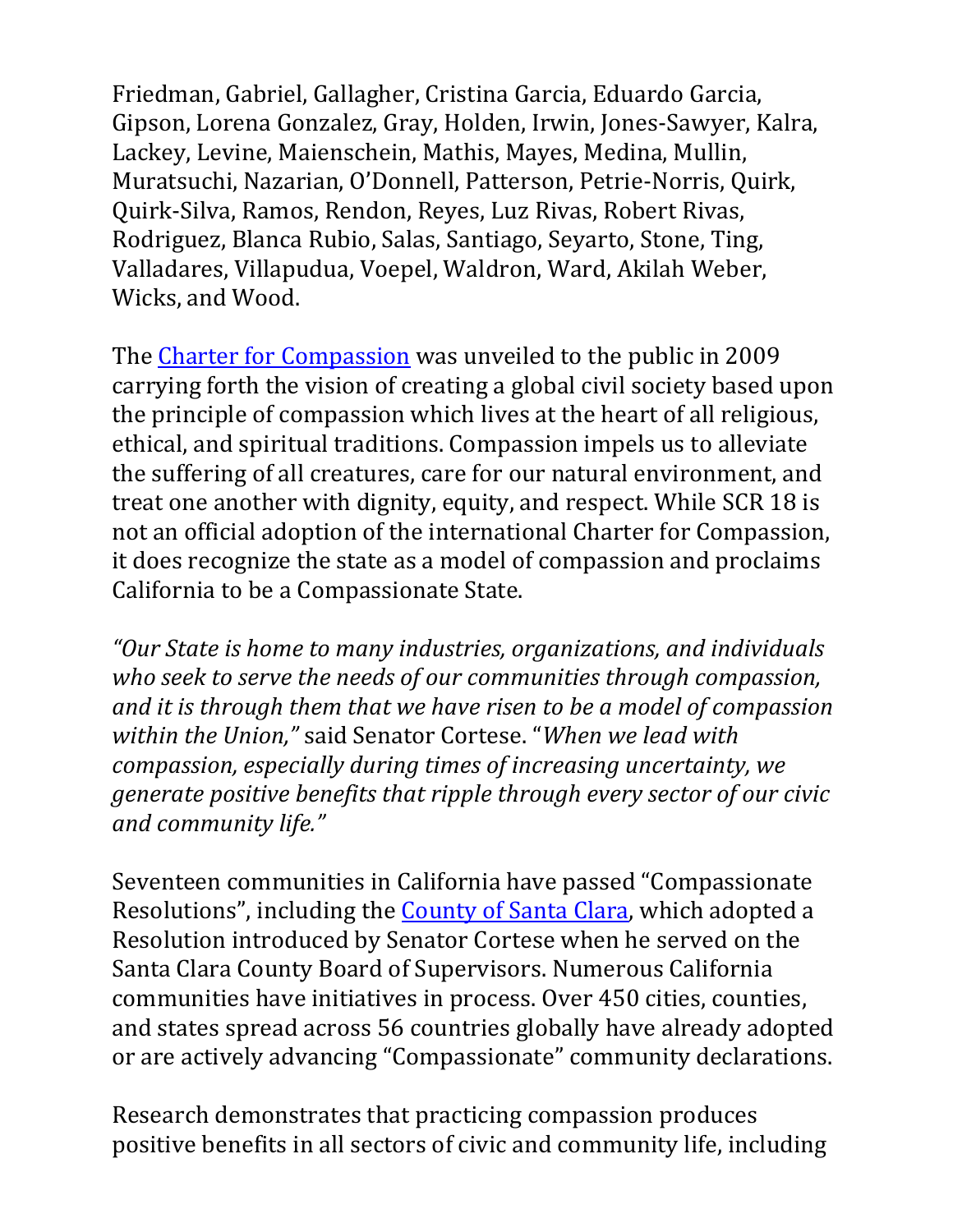business, education, safety, public health, economic, and physical, emotional, mental, and spiritual well-being.

"*Compassion is at the heart of peace and harmony in community,"*  says Girish Shah of the Silicon Valley Interreligious Council and [Compassionate California,](https://www.compassionatecalifornia.org/) adding*, "This bipartisan resolution brings Compassion into the public square to build a more just and compassionate society*."

*"Declaring California as a Compassionate State helps us change the narrative for how we relate to each other and create community,"*  says Laura Hansen of Compassionate Capital Region and [Compassionate California](https://www.compassionatecalifornia.org/), adding, "*Public health, safety and community design that serve everyone equitably are central to that narrative."*

*"The passing of this Resolution is highly significant as it lays further groundwork for policies advancing issues of inclusion, diversity, and equity,"* says Marina Councilmember Dr. Lisa A. Berkley of [Compassionate California,](https://na01.safelinks.protection.outlook.com/?url=https%3A%2F%2Fwww.compassionatecalifornia.org%2F&data=04%7C01%7C%7C75e39fa74422465642f008d9091782fc%7C84df9e7fe9f640afb435aaaaaaaaaaaa%7C1%7C0%7C637550818876650313%7CUnknown%7CTWFpbGZsb3d8eyJWIjoiMC4wLjAwMDAiLCJQIjoiV2luMzIiLCJBTiI6Ik1haWwiLCJXVCI6Mn0%3D%7C1000&sdata=rXjFYxB1knsGG7h%2BhqDK1XOK2k%2FfqY0oFiYVoyN7oQo%3D&reserved=0) adding, *"It lies at the intersection of positive psychology, social and environmental justice, and legislation and further establishes a foundation for policy rooted in care and compassion for the Earth and all her beings."*

As the Resolution states, *"The state, along with its 58 counties and 482 cities, regularly empowers and supports compassionate programs and nonprofit services to improve the lives of all California residents and treat them with dignity, with emphasis on supportive services to child and youth programs, the elderly, the disabled, the homeless, veterans, immigrants, vulnerable and protected populations such as those defined by race, ethnicity, religion, culture, gender, sexual orientation and identity, nativity, native language, and related issues, workers, and small businesses.*"

For more information, contact Tara Sreekrishnan, Office of Senator Dave Cortese, at 408 480 7833 or [tara.sreekrishnan@sen.ca.gov.](mailto:tara.sreekrishnan@sen.ca.gov)